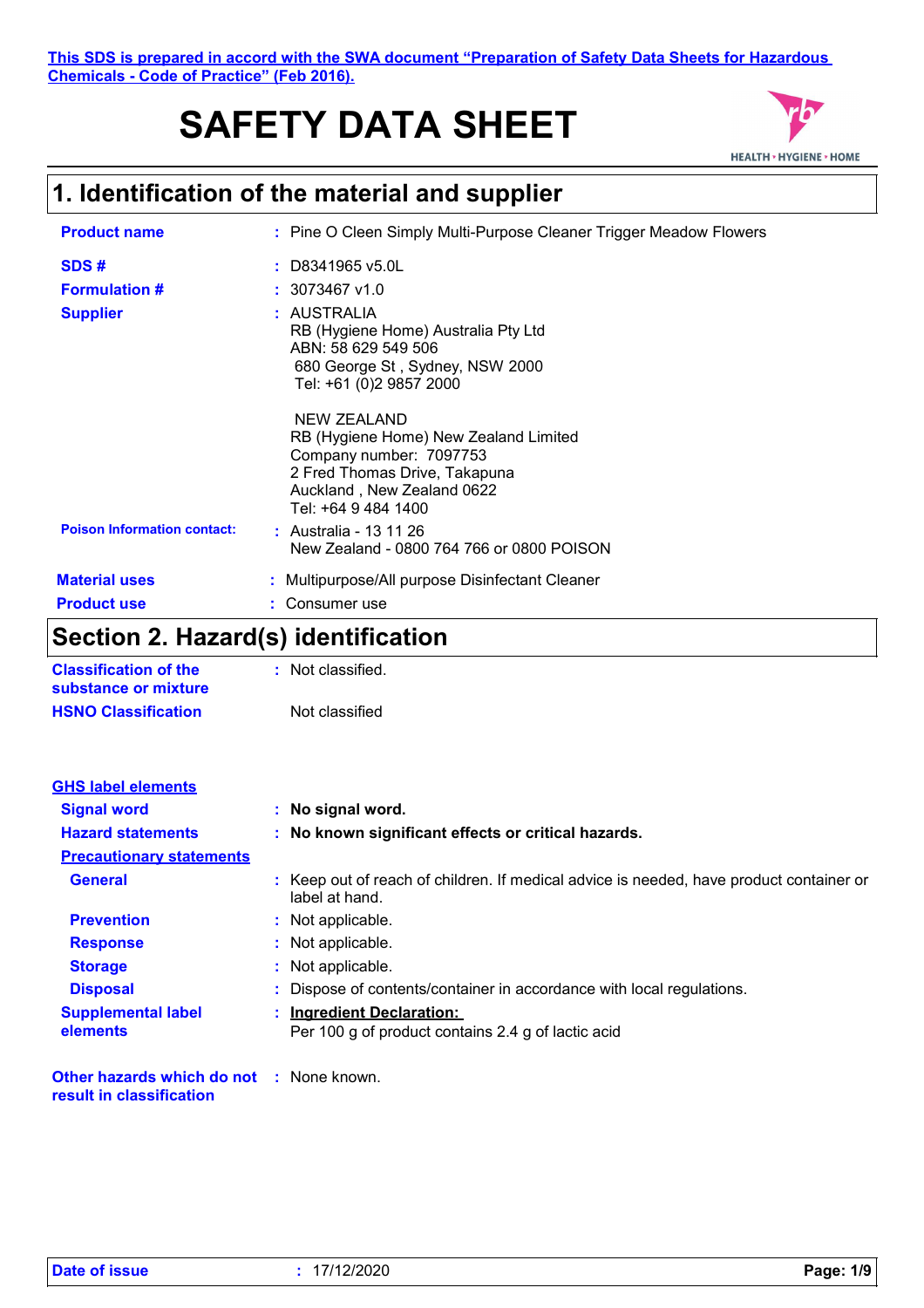## **Section 2. Hazard(s) identification**

## **Section 3. Composition and ingredient information**

**Substance/mixture :**

: Mixture

| <b>Ingredient name</b>             | $\%$ (w/w) | <b>CAS number</b> |
|------------------------------------|------------|-------------------|
| L-Lactic acid (2-hydroxy propionic | <స         | 79-33-4           |
| acid)                              |            |                   |

 **Other Non-hazardous ingredients to 100%**

**Occupational exposure limits, if available, are listed in Section 8.**

#### **Section 4. First aid measures**

#### **Description of necessary first aid measures**

| <b>Eye contact</b>  | : Immediately flush eyes with plenty of water, occasionally lifting the upper and lower<br>eyelids. Check for and remove any contact lenses. Get medical attention if irritation<br>occurs.                                                                                                                                                               |
|---------------------|-----------------------------------------------------------------------------------------------------------------------------------------------------------------------------------------------------------------------------------------------------------------------------------------------------------------------------------------------------------|
| <b>Inhalation</b>   | : Remove victim to fresh air and keep at rest in a position comfortable for breathing.<br>Get medical attention if symptoms occur.                                                                                                                                                                                                                        |
| <b>Skin contact</b> | : Flush contaminated skin with plenty of water. Remove contaminated clothing and<br>shoes. Get medical attention if symptoms occur.                                                                                                                                                                                                                       |
| <b>Ingestion</b>    | : Wash out mouth with water. Remove victim to fresh air and keep at rest in a<br>position comfortable for breathing. If material has been swallowed and the exposed<br>person is conscious, give small quantities of water to drink. Do not induce vomiting<br>unless directed to do so by medical personnel. Get medical attention if symptoms<br>occur. |

#### **Most important symptoms/effects, acute and delayed**

#### **Potential acute health effects**

| <b>Eye contact</b>                  | : No known significant effects or critical hazards. |
|-------------------------------------|-----------------------------------------------------|
| <b>Inhalation</b>                   | : No known significant effects or critical hazards. |
| <b>Skin contact</b>                 | : No known significant effects or critical hazards. |
| <b>Ingestion</b>                    | : No known significant effects or critical hazards. |
| <b>Over-exposure signs/symptoms</b> |                                                     |
| <b>Eye contact</b>                  | : No specific data.                                 |
| <b>Inhalation</b>                   | : No specific data.                                 |
| <b>Skin contact</b>                 | : No specific data.                                 |
| <b>Ingestion</b>                    | : No specific data.                                 |

| Indication of immediate medical attention and special treatment needed, if necessary |                                                                                                                                |  |  |
|--------------------------------------------------------------------------------------|--------------------------------------------------------------------------------------------------------------------------------|--|--|
| <b>Notes to physician</b>                                                            | : Treat symptomatically. Contact poison treatment specialist immediately if large<br>quantities have been ingested or inhaled. |  |  |
| <b>Specific treatments</b>                                                           | : No specific treatment.                                                                                                       |  |  |
| <b>Protection of first-aiders</b>                                                    | : No action shall be taken involving any personal risk or without suitable training.                                           |  |  |

**See toxicological information (Section 11)**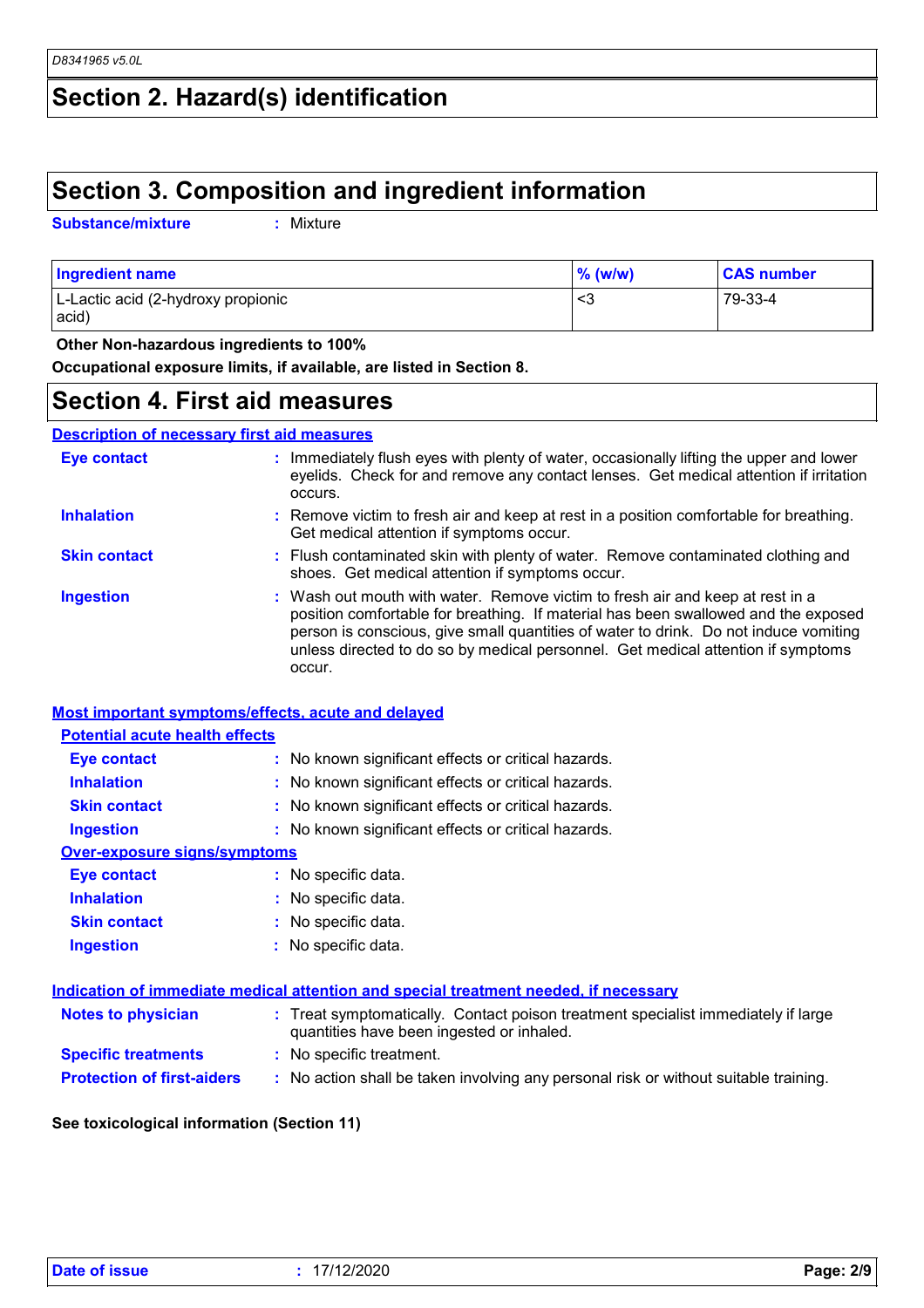## **Section 5. Fire-fighting measures**

| <b>Extinguishing media</b>                             |                                                                                                                                                                                                     |
|--------------------------------------------------------|-----------------------------------------------------------------------------------------------------------------------------------------------------------------------------------------------------|
| <b>Suitable extinguishing</b><br>media                 | : Use an extinguishing agent suitable for the surrounding fire.                                                                                                                                     |
| <b>Unsuitable extinguishing</b><br>media               | : None known.                                                                                                                                                                                       |
| <b>Specific hazards arising</b><br>from the chemical   | : No specific fire or explosion hazard.                                                                                                                                                             |
| <b>Hazardous thermal</b><br>decomposition products     | : Decomposition products may include the following materials:<br>carbon dioxide<br>carbon monoxide                                                                                                  |
| <b>Special protective actions</b><br>for fire-fighters | : Promptly isolate the scene by removing all persons from the vicinity of the incident if<br>there is a fire. No action shall be taken involving any personal risk or without<br>suitable training. |
| <b>Special protective actions</b><br>for fire-fighters | : Fire-fighters should wear appropriate protective equipment and self-contained<br>breathing apparatus (SCBA) with a full face-piece operated in positive pressure<br>mode.                         |

# **Section 6. Accidental release measures**

| <b>Personal precautions, protective equipment and emergency procedures</b> |                                                                                                                                                                                                                                                                                                                                                                                                                                                                                                                                                                                             |  |  |
|----------------------------------------------------------------------------|---------------------------------------------------------------------------------------------------------------------------------------------------------------------------------------------------------------------------------------------------------------------------------------------------------------------------------------------------------------------------------------------------------------------------------------------------------------------------------------------------------------------------------------------------------------------------------------------|--|--|
| For non-emergency<br>personnel                                             | : No action shall be taken involving any personal risk or without suitable training.<br>Evacuate surrounding areas. Keep unnecessary and unprotected personnel from<br>entering. Do not touch or walk through spilled material. Put on appropriate<br>personal protective equipment.                                                                                                                                                                                                                                                                                                        |  |  |
|                                                                            | For emergency responders : If specialized clothing is required to deal with the spillage, take note of any<br>information in Section 8 on suitable and unsuitable materials. See also the<br>information in "For non-emergency personnel".                                                                                                                                                                                                                                                                                                                                                  |  |  |
| <b>Environmental precautions</b>                                           | : Avoid dispersal of spilled material and runoff and contact with soil, waterways,<br>drains and sewers. Inform the relevant authorities if the product has caused<br>environmental pollution (sewers, waterways, soil or air).                                                                                                                                                                                                                                                                                                                                                             |  |  |
| <b>Methods and materials for containment and cleaning up</b>               |                                                                                                                                                                                                                                                                                                                                                                                                                                                                                                                                                                                             |  |  |
| <b>Small spill</b>                                                         | : Stop leak if without risk. Move containers from spill area. Dilute with water and mop<br>up if water-soluble. Alternatively, or if water-insoluble, absorb with an inert dry<br>material and place in an appropriate waste disposal container. Dispose of via a<br>licensed waste disposal contractor.                                                                                                                                                                                                                                                                                    |  |  |
| <b>Large spill</b>                                                         | : Stop leak if without risk. Move containers from spill area. Prevent entry into sewers,<br>water courses, basements or confined areas. Wash spillages into an effluent<br>treatment plant or proceed as follows. Contain and collect spillage with non-<br>combustible, absorbent material e.g. sand, earth, vermiculite or diatomaceous earth<br>and place in container for disposal according to local regulations (see Section 13).<br>Dispose of via a licensed waste disposal contractor. Note: see Section 1 for<br>emergency contact information and Section 13 for waste disposal. |  |  |

**See Section 1 for emergency contact information.**

**See Section 8 for information on appropriate personal protective equipment.**

**See Section 13 for additional waste treatment information.**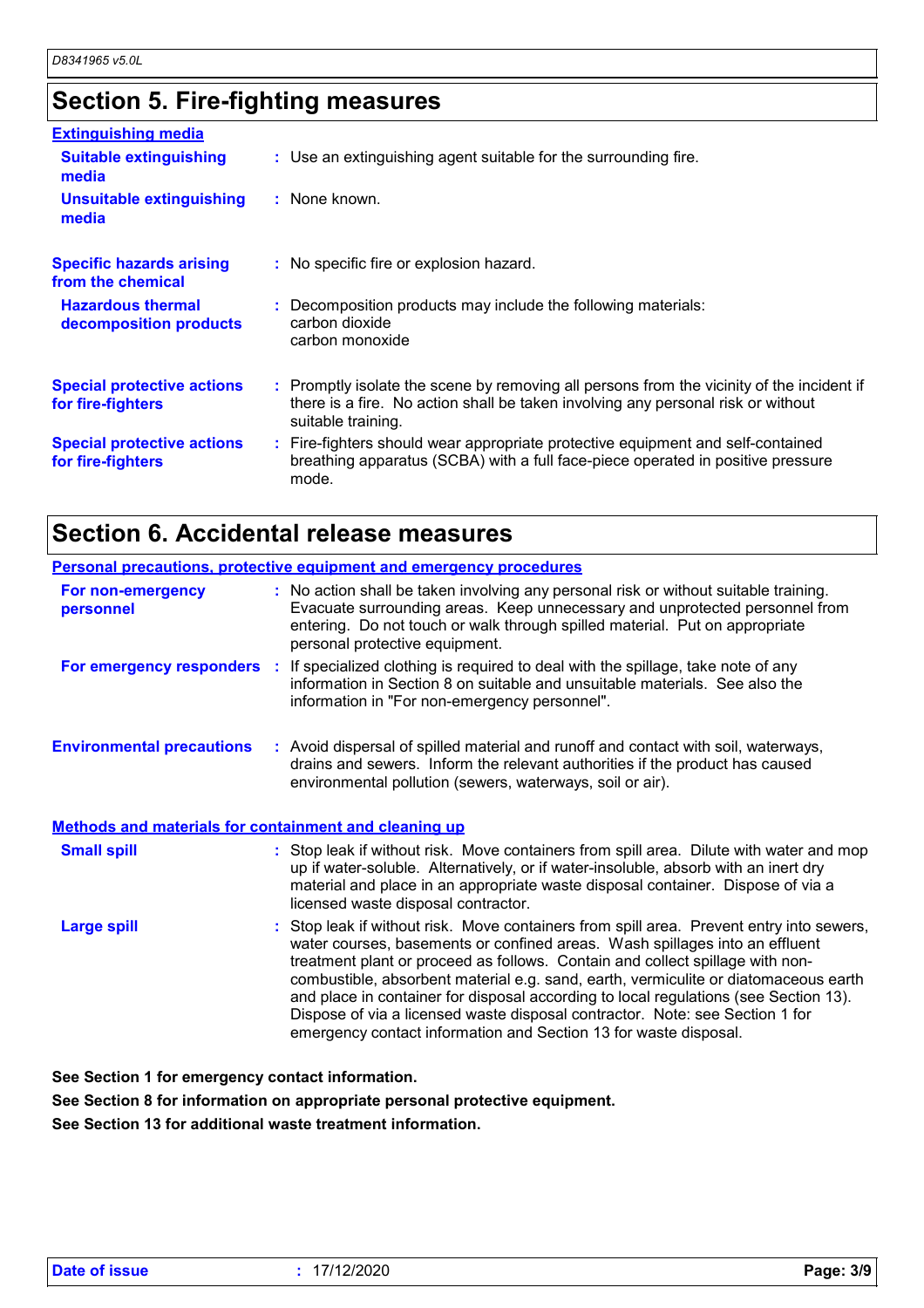# **Section 7. Handling and storage**

| <b>Precautions for safe handling</b>                                             |                                                                                                                                                                                                                                                                                                                                                                                                                                                                                                                                                                                    |
|----------------------------------------------------------------------------------|------------------------------------------------------------------------------------------------------------------------------------------------------------------------------------------------------------------------------------------------------------------------------------------------------------------------------------------------------------------------------------------------------------------------------------------------------------------------------------------------------------------------------------------------------------------------------------|
| <b>Protective measures</b>                                                       | : Put on appropriate personal protective equipment (see Section 8).                                                                                                                                                                                                                                                                                                                                                                                                                                                                                                                |
| <b>Advice on general</b><br>occupational hygiene                                 | : Eating, drinking and smoking should be prohibited in areas where this material is<br>handled, stored and processed. Workers should wash hands and face before<br>eating, drinking and smoking. Remove contaminated clothing and protective<br>equipment before entering eating areas. See also Section 8 for additional<br>information on hygiene measures.                                                                                                                                                                                                                      |
| <b>Conditions for safe storage,</b><br>including any<br><b>incompatibilities</b> | : Store in accordance with local regulations. Store in original container protected<br>from direct sunlight in a dry, cool and well-ventilated area, away from incompatible<br>materials (see Section 10) and food and drink. Keep container tightly closed and<br>sealed until ready for use. Containers that have been opened must be carefully<br>resealed and kept upright to prevent leakage. Do not store in unlabeled containers.<br>Use appropriate containment to avoid environmental contamination. See Section 10<br>for incompatible materials before handling or use. |

## **Section 8. Exposure controls and personal protection**

| <b>Control parameters</b>                         |                                                                                                                                                                                                                                                                                                                                                                                                   |           |
|---------------------------------------------------|---------------------------------------------------------------------------------------------------------------------------------------------------------------------------------------------------------------------------------------------------------------------------------------------------------------------------------------------------------------------------------------------------|-----------|
| <b>Australia</b>                                  |                                                                                                                                                                                                                                                                                                                                                                                                   |           |
| <b>Occupational exposure limits</b>               |                                                                                                                                                                                                                                                                                                                                                                                                   |           |
| None.                                             |                                                                                                                                                                                                                                                                                                                                                                                                   |           |
| <b>New Zealand</b>                                |                                                                                                                                                                                                                                                                                                                                                                                                   |           |
| <b>Occupational exposure limits</b>               | : No exposure standard allocated.                                                                                                                                                                                                                                                                                                                                                                 |           |
| <b>Appropriate engineering</b><br><b>controls</b> | : Good general ventilation should be sufficient to control worker exposure to airborne<br>contaminants.                                                                                                                                                                                                                                                                                           |           |
| <b>Environmental exposure</b><br><b>controls</b>  | : Emissions from ventilation or work process equipment should be checked to ensure<br>they comply with the requirements of environmental protection legislation. In some<br>cases, fume scrubbers, filters or engineering modifications to the process<br>equipment will be necessary to reduce emissions to acceptable levels.                                                                   |           |
| <b>Individual protection measures</b>             |                                                                                                                                                                                                                                                                                                                                                                                                   |           |
| <b>Hygiene measures</b>                           | : Wash hands, forearms and face thoroughly after handling chemical products, before<br>eating, smoking and using the lavatory and at the end of the working period.<br>Appropriate techniques should be used to remove potentially contaminated clothing.<br>Wash contaminated clothing before reusing. Ensure that eyewash stations and<br>safety showers are close to the workstation location. |           |
| <b>Eye/face protection</b>                        | : Safety eyewear complying with an approved standard should be used when a risk<br>assessment indicates this is necessary to avoid exposure to liquid splashes, mists,<br>gases or dusts. If contact is possible, the following protection should be worn,<br>unless the assessment indicates a higher degree of protection: safety glasses with<br>side-shields.                                 |           |
| <b>Skin protection</b>                            |                                                                                                                                                                                                                                                                                                                                                                                                   |           |
| <b>Hand protection</b>                            | : Chemical-resistant, impervious gloves complying with an approved standard should<br>be worn at all times when handling chemical products if a risk assessment indicates<br>this is necessary.                                                                                                                                                                                                   |           |
| <b>Body protection</b>                            | : Personal protective equipment for the body should be selected based on the task<br>being performed and the risks involved and should be approved by a specialist<br>before handling this product.                                                                                                                                                                                               |           |
| <b>Other skin protection</b>                      | : Appropriate footwear and any additional skin protection measures should be<br>selected based on the task being performed and the risks involved and should be<br>approved by a specialist before handling this product.                                                                                                                                                                         |           |
| <b>Respiratory protection</b>                     | Based on the hazard and potential for exposure, select a respirator that meets the<br>appropriate standard or certification. Respirators must be used according to a<br>respiratory protection program to ensure proper fitting, training, and other important<br>aspects of use.                                                                                                                 |           |
| <b>Date of issue</b>                              | : 17/12/2020                                                                                                                                                                                                                                                                                                                                                                                      | Page: 4/9 |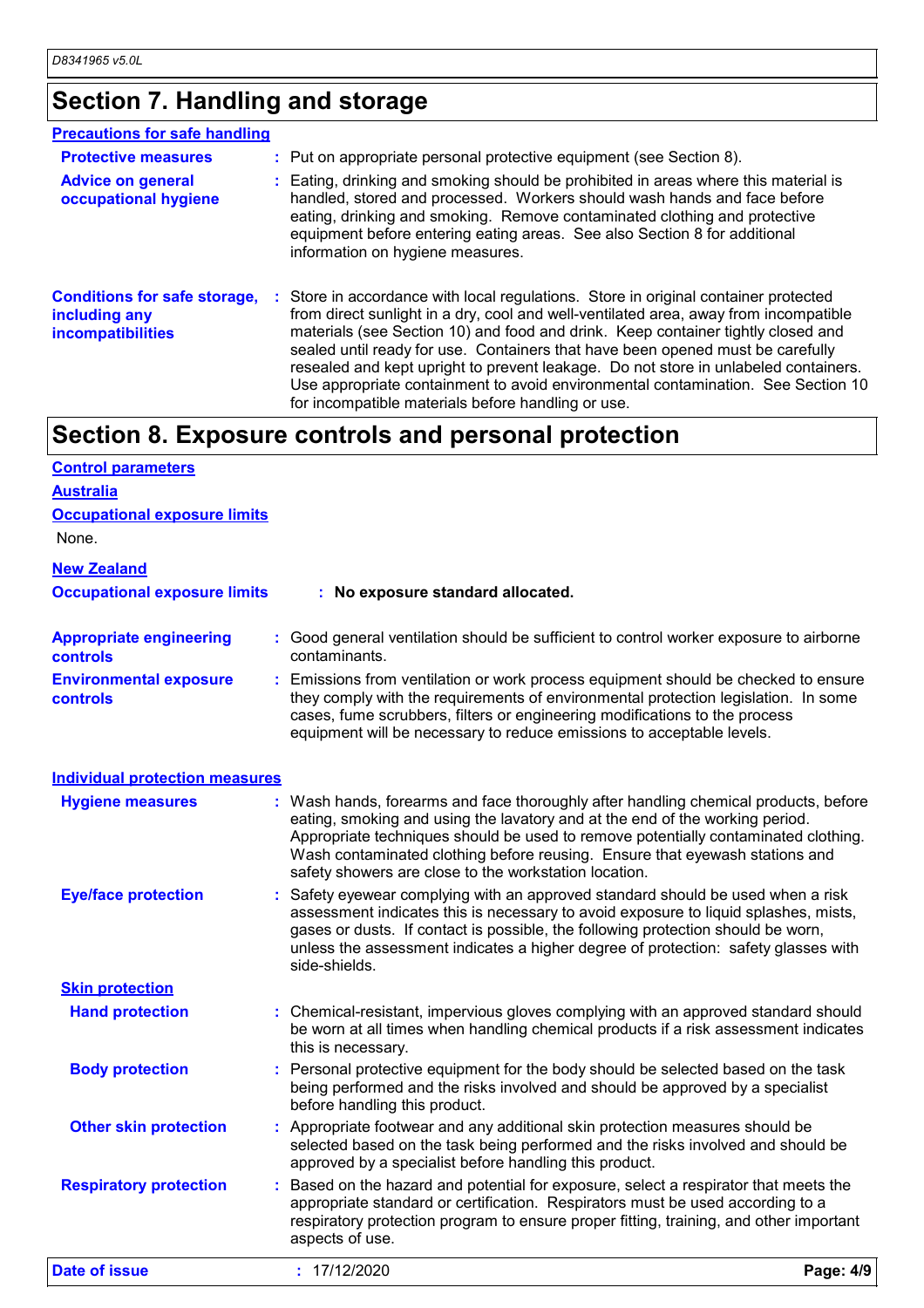## **Section 9. Physical and chemical properties**

| <b>Appearance</b>                                 |                                                                        |
|---------------------------------------------------|------------------------------------------------------------------------|
| <b>Physical state</b>                             | : Liquid.                                                              |
| <b>Color</b>                                      | : Clear.                                                               |
| Odor                                              | : Fragrant.                                                            |
| <b>Odor threshold</b>                             | $:$ Not available.                                                     |
| рH                                                | $2.4$ to $3$                                                           |
|                                                   |                                                                        |
| <b>Melting point</b>                              | : Not available.                                                       |
| <b>Boiling point</b>                              | : Not available.                                                       |
| <b>Flash point</b>                                | : Open cup: $>93^{\circ}$ C ( $>199.4^{\circ}$ F)                      |
| <b>Evaporation rate</b>                           | : Not available.                                                       |
| <b>Flammability (solid, gas)</b>                  | : Not available.                                                       |
| Lower and upper explosive<br>(flammable) limits   | : Not available.                                                       |
| <b>Vapor pressure</b>                             | : Not available.                                                       |
| <b>Vapor density</b>                              | : Not available.                                                       |
| <b>Relative density</b>                           | $: 0.995$ to 1.005                                                     |
| <b>Solubility</b>                                 | : Easily soluble in the following materials: cold water and hot water. |
| <b>Solubility in water</b>                        | : Not determined                                                       |
| <b>Partition coefficient: n-</b><br>octanol/water | : Not available.                                                       |
| <b>Auto-ignition temperature</b>                  | : Not available.                                                       |
| <b>Decomposition temperature</b>                  | : Not available.                                                       |
| <b>Viscosity</b>                                  | : Not available.                                                       |
| Flow time (ISO 2431)                              | : Not available.                                                       |
| <b>Aerosol product</b>                            |                                                                        |

# **Section 10. Stability and reactivity**

| <b>Reactivity</b>                            | : No specific test data related to reactivity available for this product or its ingredients.              |
|----------------------------------------------|-----------------------------------------------------------------------------------------------------------|
| <b>Chemical stability</b>                    | : The product is stable.                                                                                  |
| <b>Possibility of hazardous</b><br>reactions | : Under normal conditions of storage and use, hazardous reactions will not occur.                         |
| <b>Conditions to avoid</b>                   | : No specific data.                                                                                       |
| <b>Incompatible materials</b>                | : No specific data.                                                                                       |
| <b>Hazardous decomposition</b><br>products   | : Under normal conditions of storage and use, hazardous decomposition products<br>should not be produced. |

#### **Section 11. Toxicological information**

**Acute toxicity Information on toxicological effects**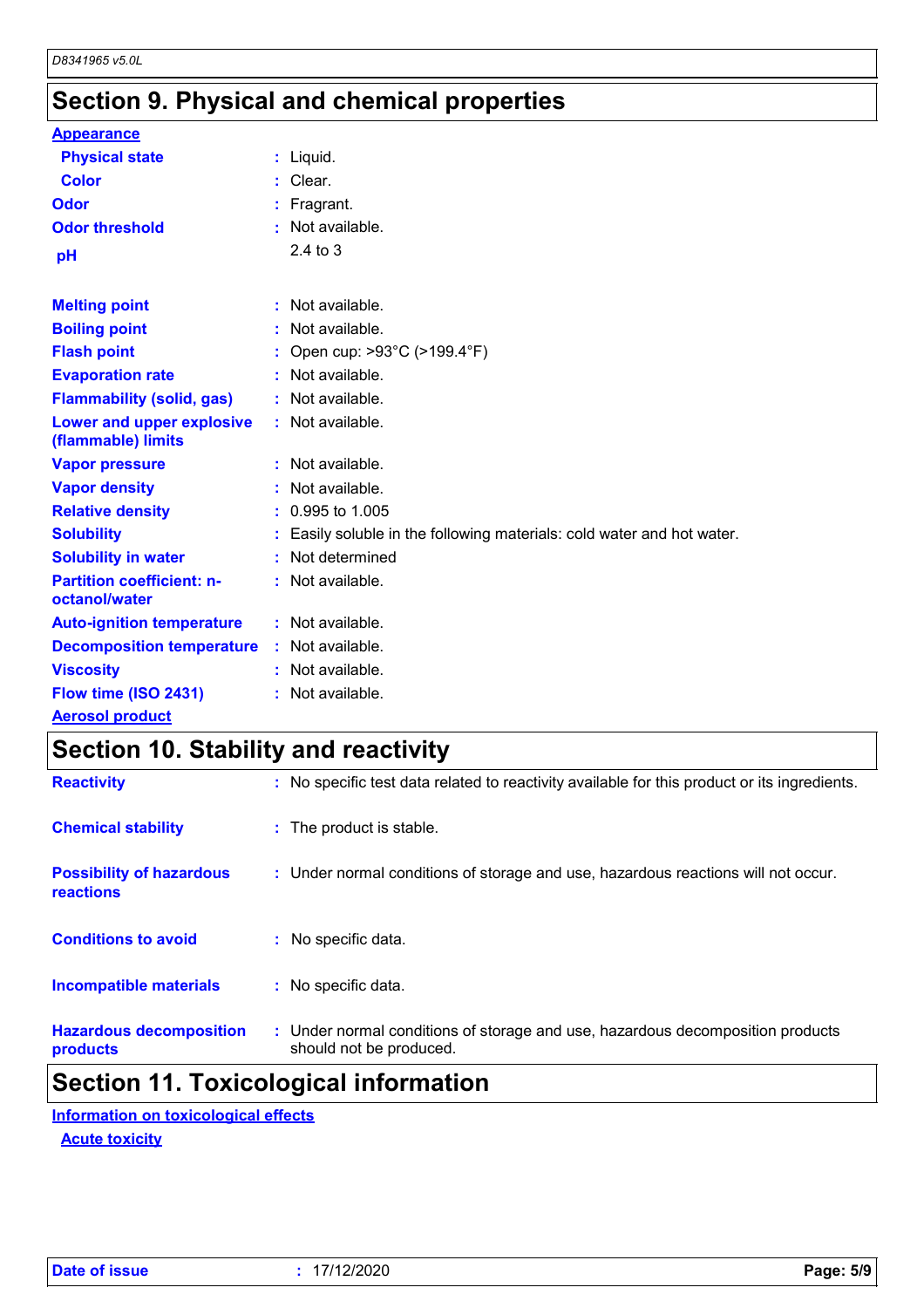## **Section 11. Toxicological information**

| <b>Product/ingredient name</b>              | <b>Result</b>                | <b>Species</b>                | <b>Dose</b>               | <b>Exposure</b> |
|---------------------------------------------|------------------------------|-------------------------------|---------------------------|-----------------|
| L-Lactic acid (2-hydroxy<br>propionic acid) | <b>LC50 Inhalation Vapor</b> | Rat - Male,<br>Female         | 7.94 mg/l                 | 4 hours         |
|                                             | LD50 Dermal<br>LD50 Oral     | Rabbit - Male<br>Rat - Female | 2000 mg/kg<br>3543 mg/kg  | -               |
| MPC FF1318-129A                             | LC50 Inhalation Vapor        | Rat - Male,<br>Female         | $>2.26$ mg/l              | 4 hours         |
|                                             |                              |                               |                           |                 |
|                                             | LD50 Dermal<br>LD50 Oral     | Rat - Female<br>Rat - Female  | 5050 mg/kg<br>>5000 mg/kg |                 |

**Conclusion/Summary :** Not classified. \*Information is based on toxicity test result of a similar product.

#### **Irritation/Corrosion**

| <b>Product/ingredient name</b>              | <b>Result</b>         | <b>Species</b> | <b>Score</b> | <b>Exposure</b> | <b>Observation</b> |
|---------------------------------------------|-----------------------|----------------|--------------|-----------------|--------------------|
| L-Lactic acid (2-hydroxy<br>propionic acid) | Skin - Irritant       | Rabbit         |              | 24 hours        |                    |
| MPC FF1318-129A                             | Skin - Edema          | Rabbit         | 0.5          |                 | 21 days            |
|                                             |                       |                |              |                 |                    |
|                                             |                       |                |              |                 |                    |
|                                             | Eyes - Cornea opacity | Rabbit         | 8.7          |                 | 21 days            |

**Conclusion/Summary**

- **Skin Example 20 Skin :** Non-irritant to skin. Information is based on toxicity test result of a similar product. **Eyes Eyes :** Non-irritating to the eyes. Information is based on toxicity test result of a similar
	- product.

**Respiratory :** Based on available data, the classification criteria are not met.

#### **Sensitization**

| <b>Product/ingredient name</b>              | <b>Route of</b><br>exposure | <b>Species</b> | <b>Result</b>   |
|---------------------------------------------|-----------------------------|----------------|-----------------|
| L-Lactic acid (2-hydroxy<br>propionic acid) | skin                        | Guinea pig     | Not sensitizing |
| MPC FF1318-129A                             | skin                        | Guinea pig     | Not sensitizing |
|                                             |                             |                |                 |

**Carcinogenicity** Not available. **Conclusion/Summary :** Based on available data, the classification criteria are not met. **Mutagenicity** Not available. **Conclusion/Summary :** Based on available data, the classification criteria are not met. **Reproductive toxicity Conclusion/Summary :** Based on available data, the classification criteria are not met. Not available. **Conclusion/Summary Skin Example 20 Skin :** Non-sensitizer. Information is based on toxicity test result of a similar product. **Respiratory <b>:** Based on available data, the classification criteria are not met. **Date of issue :** 17/12/2020 **Page: 6/9**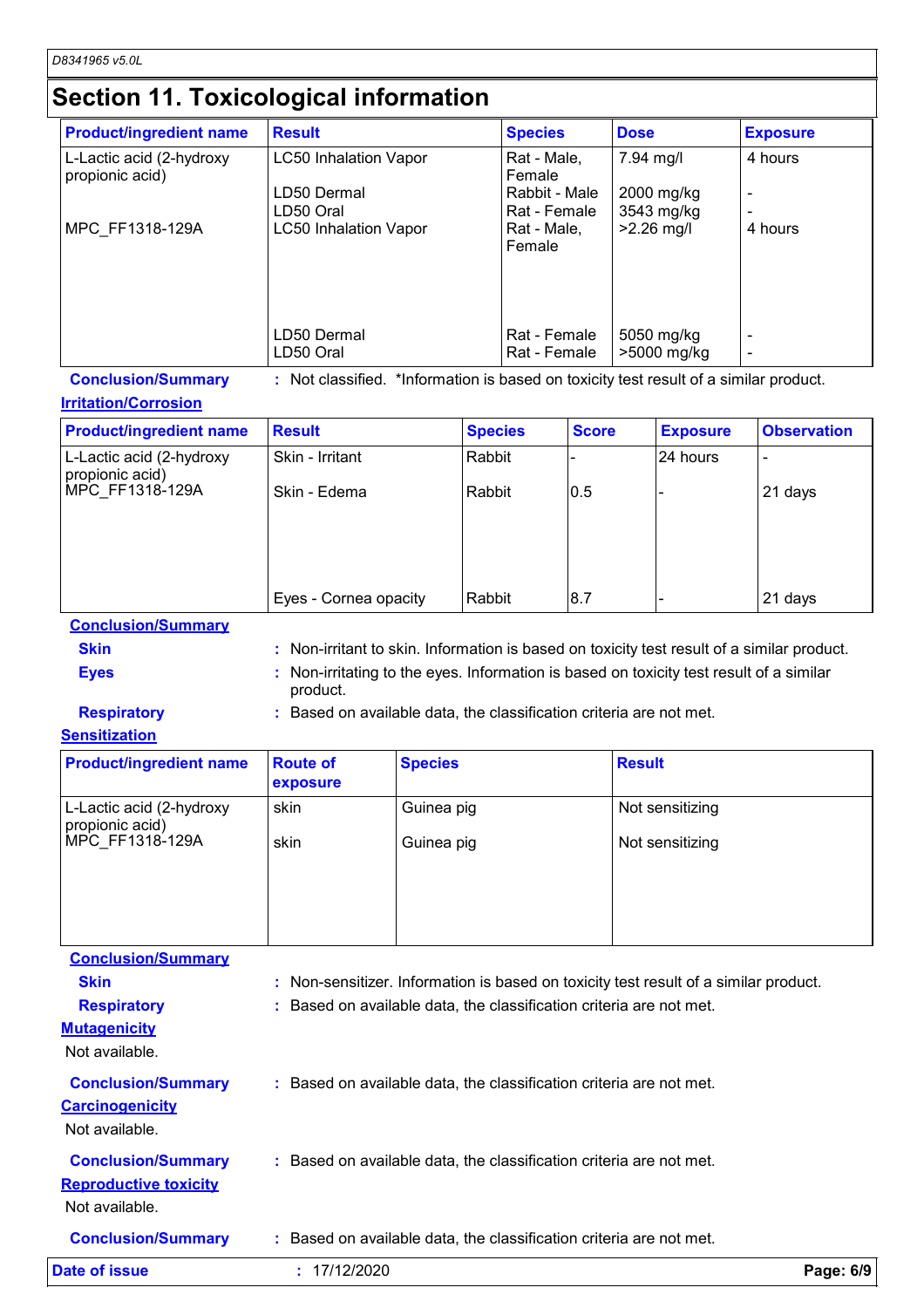# **Section 11. Toxicological information**

#### **Teratogenicity**

Not available.

| <b>Conclusion/Summary</b><br><b>Specific target organ toxicity (single exposure)</b><br>Not available. | : Based on available data, the classification criteria are not met.                      |
|--------------------------------------------------------------------------------------------------------|------------------------------------------------------------------------------------------|
| <b>Specific target organ toxicity (repeated exposure)</b><br>Not available.                            |                                                                                          |
|                                                                                                        |                                                                                          |
| <b>Aspiration hazard</b><br>Not available.                                                             |                                                                                          |
| <b>Information on the likely</b><br>routes of exposure                                                 | : Not available.                                                                         |
| <b>Potential acute health effects</b>                                                                  |                                                                                          |
| <b>Eye contact</b>                                                                                     | : No known significant effects or critical hazards.                                      |
| <b>Inhalation</b>                                                                                      | : No known significant effects or critical hazards.                                      |
| <b>Skin contact</b>                                                                                    | : No known significant effects or critical hazards.                                      |
| <b>Ingestion</b>                                                                                       | : No known significant effects or critical hazards.                                      |
|                                                                                                        | <b>Symptoms related to the physical, chemical and toxicological characteristics</b>      |
| <b>Eye contact</b>                                                                                     | : No specific data.                                                                      |
| <b>Inhalation</b>                                                                                      | : No specific data.                                                                      |
| <b>Skin contact</b>                                                                                    | : No specific data.                                                                      |
| <b>Ingestion</b>                                                                                       | : No specific data.                                                                      |
|                                                                                                        | Delayed and immediate effects and also chronic effects from short and long term exposure |
| <b>Short term exposure</b>                                                                             |                                                                                          |
| <b>Potential immediate</b><br>effects                                                                  | : Not available.                                                                         |
| <b>Potential delayed effects</b>                                                                       | : Not available.                                                                         |
| <b>Long term exposure</b>                                                                              |                                                                                          |
| <b>Potential immediate</b><br>effects                                                                  | : Not available.                                                                         |
| <b>Potential delayed effects</b>                                                                       | $:$ Not available.                                                                       |
| <b>Potential chronic health effects</b>                                                                |                                                                                          |
| Not available.                                                                                         |                                                                                          |
| <b>Conclusion/Summary</b>                                                                              | Based on available data, the classification criteria are not met.                        |
| <b>General</b>                                                                                         | No known significant effects or critical hazards.                                        |
| <b>Carcinogenicity</b>                                                                                 | No known significant effects or critical hazards.                                        |
| <b>Mutagenicity</b>                                                                                    | No known significant effects or critical hazards.                                        |
| <b>Teratogenicity</b>                                                                                  | No known significant effects or critical hazards.                                        |
| <b>Developmental effects</b>                                                                           | No known significant effects or critical hazards.                                        |
| <b>Fertility effects</b>                                                                               | No known significant effects or critical hazards.                                        |
| <b>Numerical measures of toxicity</b>                                                                  |                                                                                          |
| <b>Acute toxicity estimates</b>                                                                        |                                                                                          |

## Dermal 5050 mg/kg **Route ATE value**

|  |  | <b>Date of issue</b> |  |
|--|--|----------------------|--|
|  |  |                      |  |

**Date of issue :** 17/12/2020 **Page: 7/9**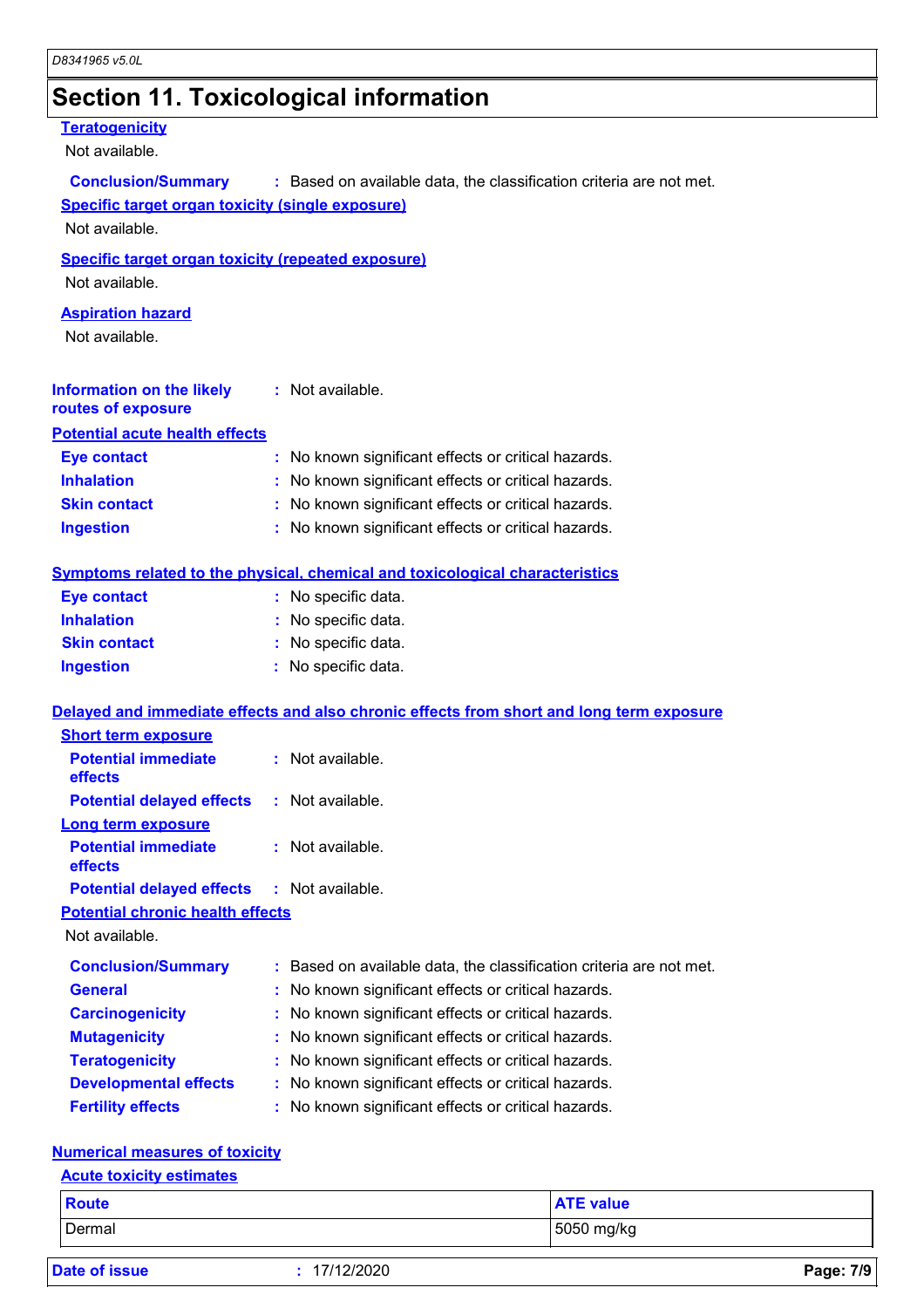#### **Section 11. Toxicological information**

#### **Section 12. Ecological information Bioaccumulative potential Other adverse effects** : No known significant effects or critical hazards. Not available. **Toxicity** Not available. **Conclusion/Summary :** Based on available data, the classification criteria are not met. **Persistence and degradability Conclusion/Summary :** Based on available data, the classification criteria are not met. **Soil/water partition coefficient (Koc) :** Not available. **Mobility in soil Section 13. Disposal considerations** : The generation of waste should be avoided or minimized wherever possible. Disposal of this product, solutions and any by-products should at all times comply with the requirements of environmental protection and waste disposal legislation and any regional local authority requirements. Dispose of surplus and nonrecyclable products via a licensed waste disposal contractor. Waste should not be disposed of untreated to the sewer unless fully compliant with the requirements of all authorities with jurisdiction. Waste packaging should be recycled. Incineration or **Disposal methods :**

| its container must be disposed of in a safe way. Empty containers or liners may<br>retain some product residues. Avoid dispersal of spilled material and runoff and<br>contact with soil, waterways, drains and sewers. |                |                |                |               |  |  |
|-------------------------------------------------------------------------------------------------------------------------------------------------------------------------------------------------------------------------|----------------|----------------|----------------|---------------|--|--|
| Section 14. Transport information                                                                                                                                                                                       |                |                |                |               |  |  |
|                                                                                                                                                                                                                         | <b>ADG</b>     | <b>ADR/RID</b> | <b>IMDG</b>    | <b>IATA</b>   |  |  |
| <b>UN number</b>                                                                                                                                                                                                        | Not regulated. | Not regulated. | Not regulated. | Not Regulated |  |  |
| <b>UN proper</b><br>shipping name                                                                                                                                                                                       |                |                |                |               |  |  |
| <b>Transport hazard</b><br>class(es)                                                                                                                                                                                    |                |                |                |               |  |  |

landfill should only be considered when recycling is not feasible. This material and

| <b>Packing group</b>            | $\overline{\phantom{0}}$ | $\overline{\phantom{a}}$                                                                                        | $\overline{\phantom{a}}$ | -               |
|---------------------------------|--------------------------|-----------------------------------------------------------------------------------------------------------------|--------------------------|-----------------|
| <b>Environmental</b><br>hazards | No.                      | No.                                                                                                             | INo.                     | IN <sub>o</sub> |
|                                 |                          | baaalahaan sanada an kan maan oo uu Taanaan ah midaha maanda maandaan ah meessa maraan ah ahaan ah ah maanaan h |                          |                 |

**Special precautions for user Transport within user's premises:** always transport in closed containers that are **:** upright and secure. Ensure that persons transporting the product know what to do in the event of an accident or spillage.